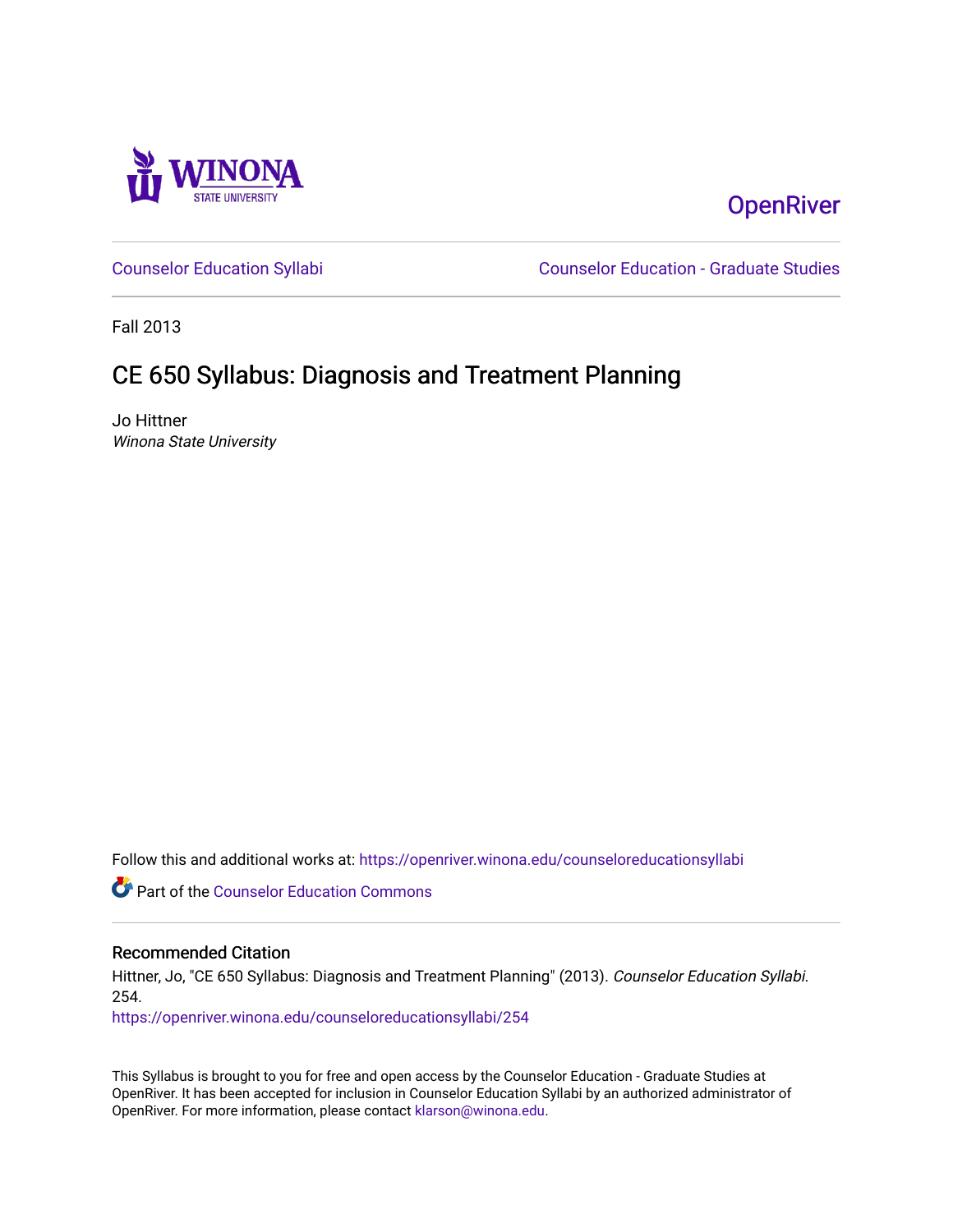Winona State University College of Education Counselor Education Department

CE 650 Diagnosis and Treatment Planning Thursdays 5:00-8:00 p.m. Room: Gildemeister 324 3 semester graduate hours Fall 2013

Instructor: Dr. Jo Hittner

Contact Information: Phone: office (507) 457-5339 E-mail: [jhittner@winona.edu](mailto:jhittner@winona.edu) Office hours: Mondays 10:00-4:00 p.m. Tuesdays 10:00-4:00 p.m. (other times by appointment)

#### **Course Description:**

The purpose of this course is to introduce students to the etiology and classification of mental disorders as defined by the **Diagnostic and Statistical Manual of Mental Disorders, Fifth Edition (DSM 5).** Students will learn to utilize diagnostic information to facilitate the initiation and implementation of case management strategies, treatment plan development, and therapeutic intervention with people seeking/receiving mental health counseling services. Instructional methodology will include lectures, case studies presented in class, diagnosis and treatment planning activities using dyadic and small group activities, and other instructional modalities designed to facilitate the learning process.

#### **Texts:**

#### Required:

 American Psychiatric Association: Diagnostic and statistical manual of mental disorders, fifth edition. (2013). Washington, DC: American Psychiatric Association.

#### **Course Objectives:**

- 1. Build an understanding of the basic principles of etiology, diagnosis, and treatment of mental and emotional disorders across the lifespan.
- 2. Develop and demonstrate an understanding of the classification system used in the diagnosis of mental disorders.
- 3. Learn the diagnostic criteria for each of the categories of mental disorders.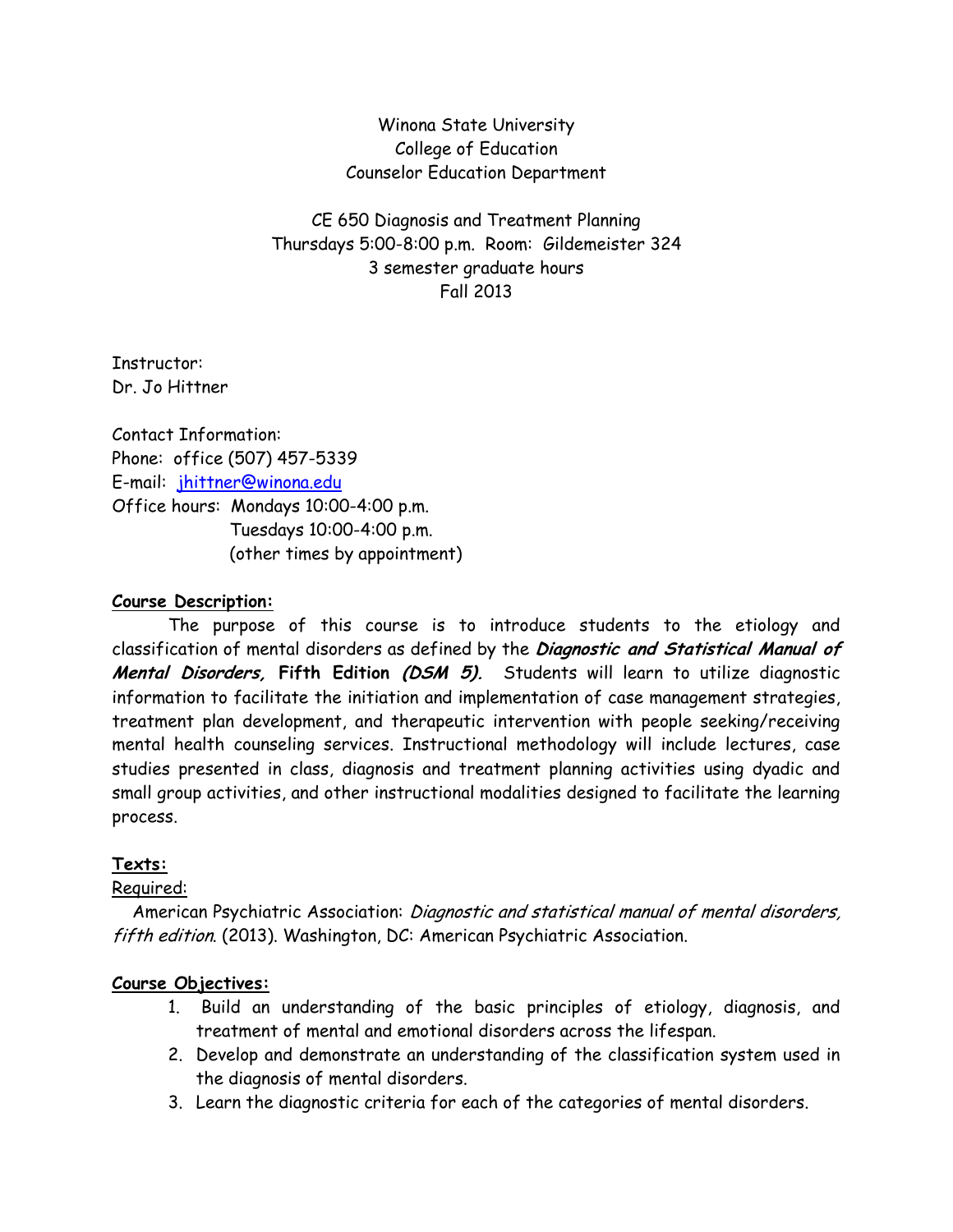- 4. Learn to make differential diagnoses.
- 5. Gain skills in developing and articulating clinical hypotheses of psychopathological behavior based on the assessment of behavioral and emotional data as well as mental status evaluation.
- 6. Learn to translate dysfunctional behavior, emotional disturbance and mental deficit into appropriate DSM categories.
- 7. Develop and implement appropriate treatment plans based on the gathering and synthesis of relevant information such as medical and mental health history, current symptoms, and assessment results.
- 8. Become familiar with managed care issues such as reimbursement, right to practice, access and privileges within the system.
- 9. Examine the ethical considerations relevant to the practice of mental health counseling.
- 10. Consider the multicultural issues inherent in the practice of mental health counseling.

## **CACREP Standards:**

Section II-K-3-Human Growth and Development—studies that provide an understanding of the nature and needs of individuals at all developmental levels, including all of the following:

c. human behavior including an understanding of developmental crises, disability, exceptional behavior, addictive behavior, psychopathology and situational and environmental factors that affect both normal and abnormal behavior;

Section II-K-5-Helping Relationships—studies that provide an understanding of counseling and consultation processes, including the following:

b. an understanding of essential interviewing and counseling skills so that the student is able to develop a therapeutic relationship, establish appropriate counseling goals, design intervention strategies, evaluate client outcome and successfully terminate the counselor-client relationship. Studies will also facilitate student self-awareness so that the counselor-client relationship is therapeutic and the counselor maintains appropriate professional boundaries; and

g. ethical and legal considerations.

Section II-K-7-Assessment—studies that provide an understanding of individual and group approaches to assessment and evaluation, including all of the following:

f. age, gender, sexual orientation, ethnicity, language, disability, culture, spirituality, and other factors related to the assessment and evaluation of individuals, groups and specific populations

h. an understanding of general principles and methods of case conceptualization, assessment, and/or diagnoses of mental and emotional status; and

i. ethical and legal considerations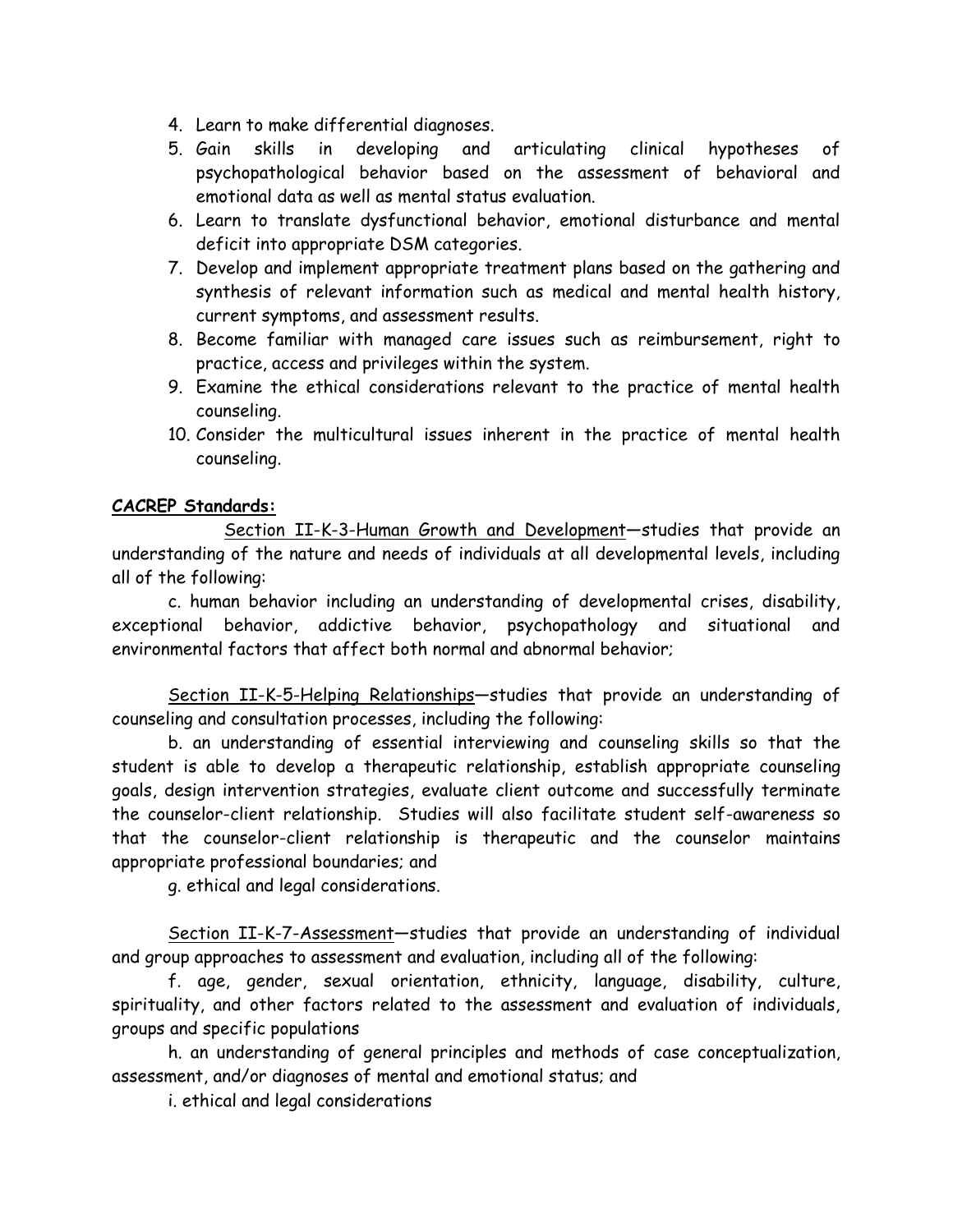#### **Course Requirements:**

**1. Attendance and Participation:** Attendance and participation in classroom activities are essential in order for the student to gain full benefit from this course. Throughout the course students will be required to critically evaluate, synthesize and articulate reading materials and information presented in class in order to develop intake, diagnosis, treatment planning and progress note writing skills. Dyadic and small group diagnosis and treatment planning activities, assigned readings, and class discussions will serve as the foundation for achieving course learning outcomes. Students are expected to attend and contribute to the class by presenting their ideas, reactions, questions, and concerns in relation to class discussions. Students are expected to prepare for class by completing all readings and exercises assigned as scheduled prior to the class meeting. Students are required to bring the required textbooks to each class meeting. Students are *required to* attend all class sessions. If there is a need to miss a class based on emergency, it is expected that the student will contact the instructor before the missed class. If it is necessary to miss more than two classes for any reason, the student should withdraw from the course. 75 points total possible. Tegrity will be used at each class. If a class has to be missed, the student will be expected to view the Tegrity video and write a 3-4 page summary of the class including what was learned in the class and the student's reflections on that learning.

Note: Weather will undoubtedly interfere with class at times. Make smart decisions about winter travel and consult instructor before class time if possible regarding absences. In addition to the WSU homepage and local TV alerts, the instructor will provide updates about cancellations via email by 4pm on the day of class. Absences due to extreme weather conditions will not result in points taken off final grade.

2. **Journal Article Critiques:** Students are responsible for utilizing WSU databases to locate three scholarly articles related to diagnosis and treatment planning. Each article will be turned in to the instructor with a 1-2 page, single-spaced critique per article. Each critique should contain the following: One paragraph summarizing the article, one paragraph describing the pros and cons of the article, and one paragraph describing your opinion of the article. Papers must be submitted via the Drop Box in D2L. The articles need to be written in the student's own language. Be careful of plagiarizing which is basically not citing what someone else has said. The paper will be worth 0 points if the vocabulary sounds like a research article rather than a research summary. Each article critique will be worth a maximum of 10 points, for a total of 30 possible points.

**3. and 4. Diagnostic Assessment and Treatment Plan:** Students will work independently formulating one diagnostic assessment and treatment plan based on a role play from the last class session. DSM-5 criterion will be used when developing the assessment and treatment plan. These papers will be submitted to the Drop Box on D2L. The diagnostic assessment will be worth 100 possible points; the treatment plan 30 possible points.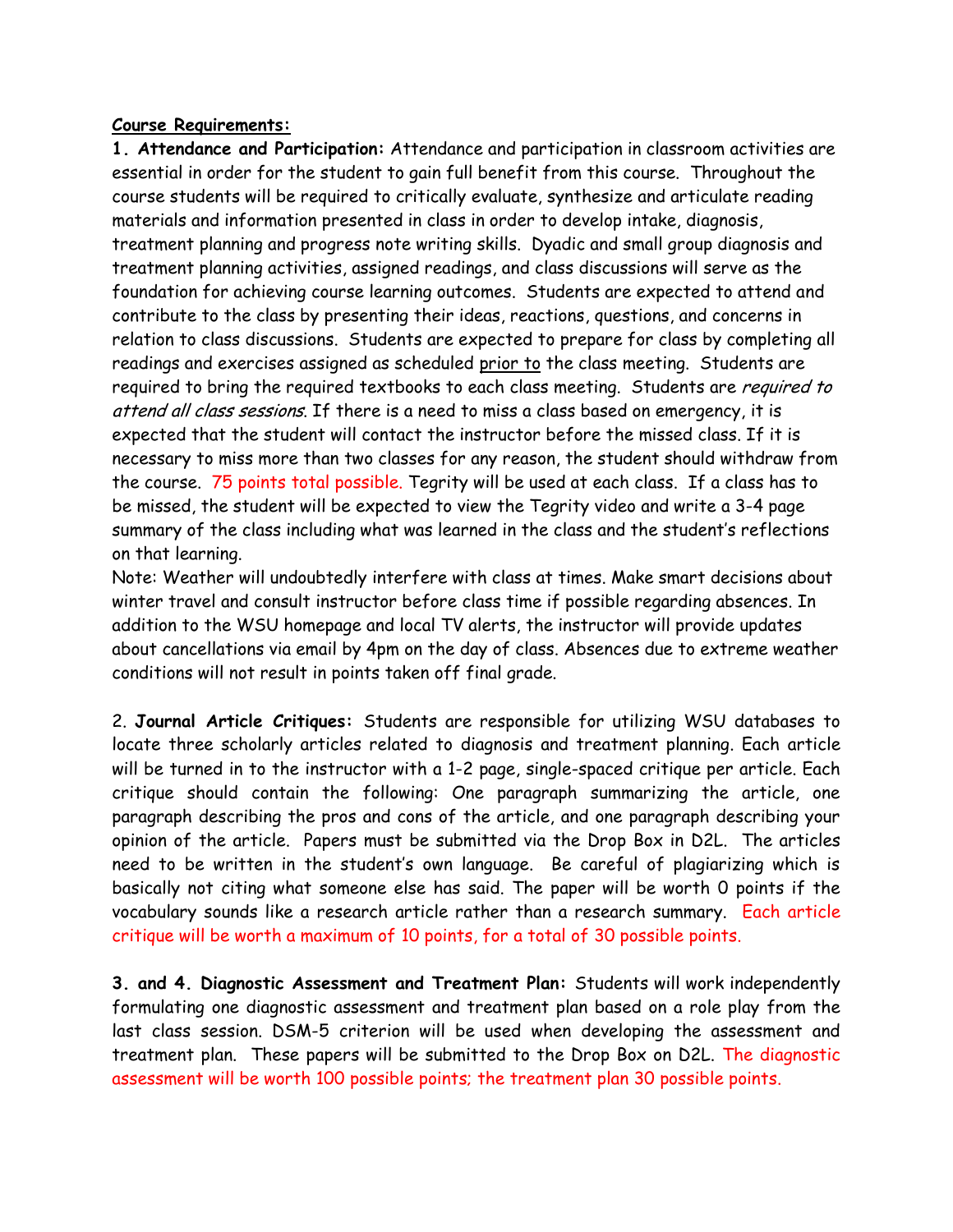**5. Case Conceptualization:** Three case conceptualizations analyzing and summarizing the entire assessment. These conceptualizations are based on the definition given on D2L. This is not a "cut and paste" from the diagnostic assessment but rather an overview of the assessment and the rationale for the diagnosis along with reasons for not using other, similar diagnoses. 50 points possible for each case conceptualization; 150 points total possible.

**6. Case Presentation:** Student groups of five will lead a presentation of one case study. The presentation will include a vignette from which the class will work on a diagnosis. The case study can include information regarding diagnostic categories for that particular class day or diagnostic criteria from previous classes. The assignment for the group will be to make up a case and turn the vignette into the Drop Box on D2L. The vignette needs to have enough information for the class to adequately determine the diagnosis. 50 points possible for each person presenting the case study.

**7. DSM-5 Quiz:** A quiz will be given in order to ensure that students have gained a basic working knowledge and understanding of the construct, rationale and application of the DSM-5. 50 points total possible.

| #              | Assignment                   | <b>Related Scoring Rubric</b> | <b>Points Possible</b> |
|----------------|------------------------------|-------------------------------|------------------------|
| $\mathbf{1}$   | Attendance and Participation | $\mathbf{1}$                  | 75                     |
| $\overline{c}$ | Journal Article Critiques    | $\overline{c}$                | 30                     |
| 3              | Diagnostic Assessment        | 3                             | 100                    |
| 4              | <b>Treatment Plan</b>        | $\overline{4}$                | 30                     |
| 5              | Case Conceptualization       | 5                             | 150                    |
| 6              | Case study presentation      | 6                             | 50                     |
| $\overline{7}$ | DSM-5 Quiz                   | 7                             | 50                     |
| Total          |                              |                               | 485                    |

#### **COURSE REQUIREMENTS**

See below for all scoring rubrics.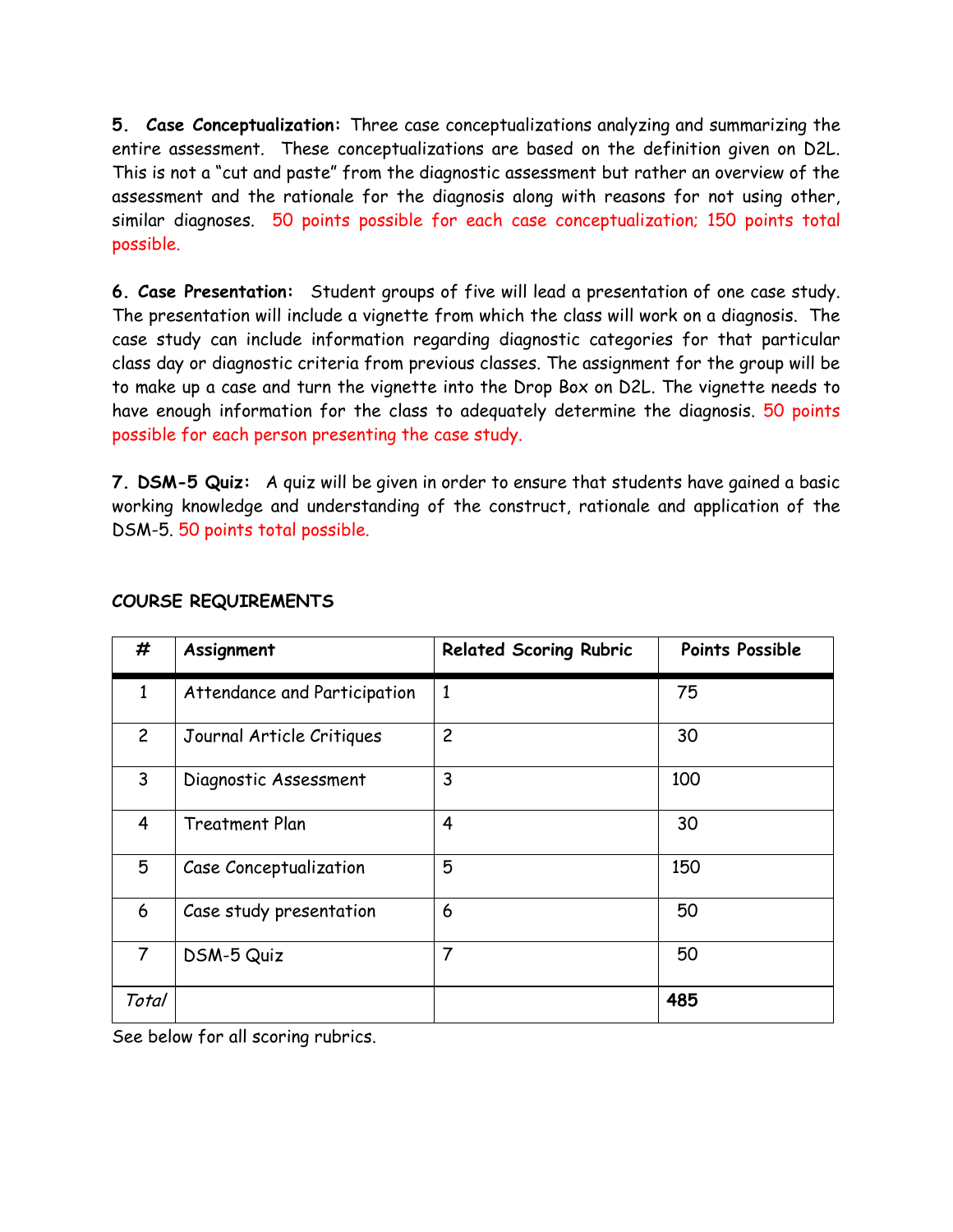### **Policy on Late or Unfinished Assignments:**

Late work is not accepted except in extreme circumstances and only with prior permission of the instructor. IMPORTANT: A grade of Incomplete (IP) will not be awarded except under extraordinary circumstances such as prolonged illness. If such circumstances arise, it is the student's responsibility to notify the instructor immediately.

### **Commitment to Inclusive Excellence:**

WSU recognizes that our individual differences can deepen our understanding of one another and the world around us, rather than divide us. In this class, people of all ethnicities, genders, religions, ages, sexual orientations, disabilities, socioeconomic backgrounds, regions, and nationalities are strongly encouraged to share their rich array of perspectives and experiences. If you feel your differences may in some way isolate you from WSU's community or if you have a need of any specific accommodations, please speak with the instructor early in the semester about your concerns and what we can do together to help you become an active and engaged member of our class and community. (List of campus resources can be found below.)

### **Electronic Device Notice:**

As a matter of courtesy to your classmates and the instructor, please turn off your beepers, cell phones, and any other electronic devices that make noise. Cell phone use including texting is allowed during breaks and for emergency purposes only. Computers are allowed in class only with permission and usually only for accommodations for a handicapping condition. [Experiment](http://youtu.be/HHQv1KdpI-8)

### **Academic Dishonesty Policy:**

Academic dishonesty is a basis for disciplinary action. Academic dishonesty includes, but is not limited to, activities such as cheating, using or purchasing "ghost-written" papers, and plagiarism (presenting as one's own the intellectual or creative accomplishments of another without giving credit to the source[s]). The faculty member, in whose course an act of academic dishonesty occurs, has the option of failing the students for the academic hours in question and may refer the case to other academic personnel for further action. Penalties for academic dishonesty may include expulsion from the university. [Plagiarism.](http://www.youtube.com/watch?v=VnTPv9PtOoo)

#### **Campus Resources:**

- WSU-Rochester Student & Campus Services, UCR Room SS128, 285-7100, [rochsss@winona.edu](mailto:rochsss@winona.edu) [\(www.winona.edu/rochester/\)](http://www.winona.edu/rochester/)
- WSU Inclusion and Diversity Office, Kryzsko Commons Room 122, Winona Campus, 507-457-5595 [\(www.winona.edu/culturaldiversity/\)](http://www.winona.edu/culturaldiversity/)
- WSU Disability Resource Center, Maxwell 314, Winona Campus, 507-457-2391 [\(www.winona.edu/disabilityservices/\)](http://www.winona.edu/disabilityservices/)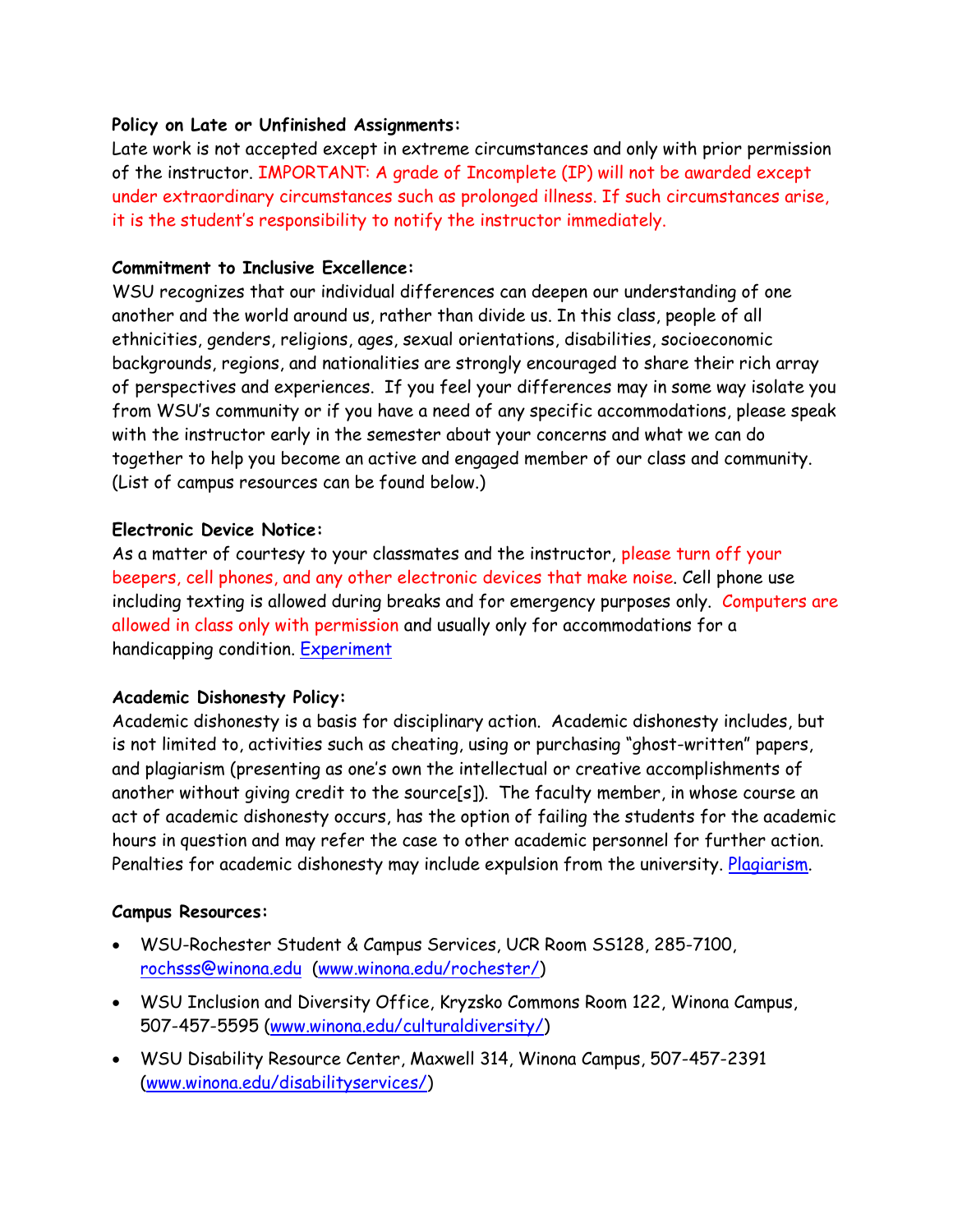- RCTC Counseling Center, UCR Room SS 133, 285-7260 [\(www.rctc.edu/counseling\\_career\\_center/](http://www.rctc.edu/counseling_career_center/) )
- UCR Learning Center, UCR Room AT306, 285-7182
- GLBTA Advocate\*, 507-457-5330
- Advising and Retention, Maxwell 314, 507-457-5878 [\(www.winona.edu/advising/\)](http://www.winona.edu/advising/)

### **Details about Campus Resources:**

- Two good places to help you find resources of all kinds are the WSU-Rochester Student & Campus Services Office and the WSU Inclusion and Diversity Office. Both offices are dedicated to helping students of all races, ethnicities, economic backgrounds, nationalities, and sexual orientations. They can facilitate tutoring and point you to a wide range of resources. The WSU-R Student & Campus Services Office is located in Room SS128 on the UCR campus and can be reached at 285-7100. The WSU Inclusion and Diversity Office is in Kryzsko Commons Room 122, and they can be reached at 457-5595.
- If you have a disability, the WSU Disability Resource Center (DRC) can document it for your professors and facilitate accommodation. Their office is on the Winona campus in Maxwell Hall and they can be reached at 457-2391. If you have a documented disability that requires accommodation, please let me know as soon as possible. If you suspect you may have a disability, you are encouraged to contact the DRC as soon as possible.
- College can be very stressful. Counselors are available in Winona and through partnership with RCTC on the UCR campus to help you with a wide range of difficulties, ranging from sexual assault, depression, and grief after the loss of a loved one to stress management, anxiety, general adjustment to college, and many others. WSU counselors in Winona are located in the Integrated Wellness Center 220 and they can be reached at 457-5330. The RCTC Counseling Center is located in SS 133 and can be reached at 285-7260.
- For help with writing and the development of papers on the WSU-Rochester campus, contact the UCR Learning Center in AT306 or call 285-7182.
- The GLBTA Advocate is responsible for documenting homophobic incidents on campus and working with the appropriate channels to get these incidents resolved. In addition, the advocate can direct people to GLBT resources.

\* Contact the WSU Counseling Center for the name and number of the current GLBTA Advocate (Integrated Wellness Center 220, 507-457-5330).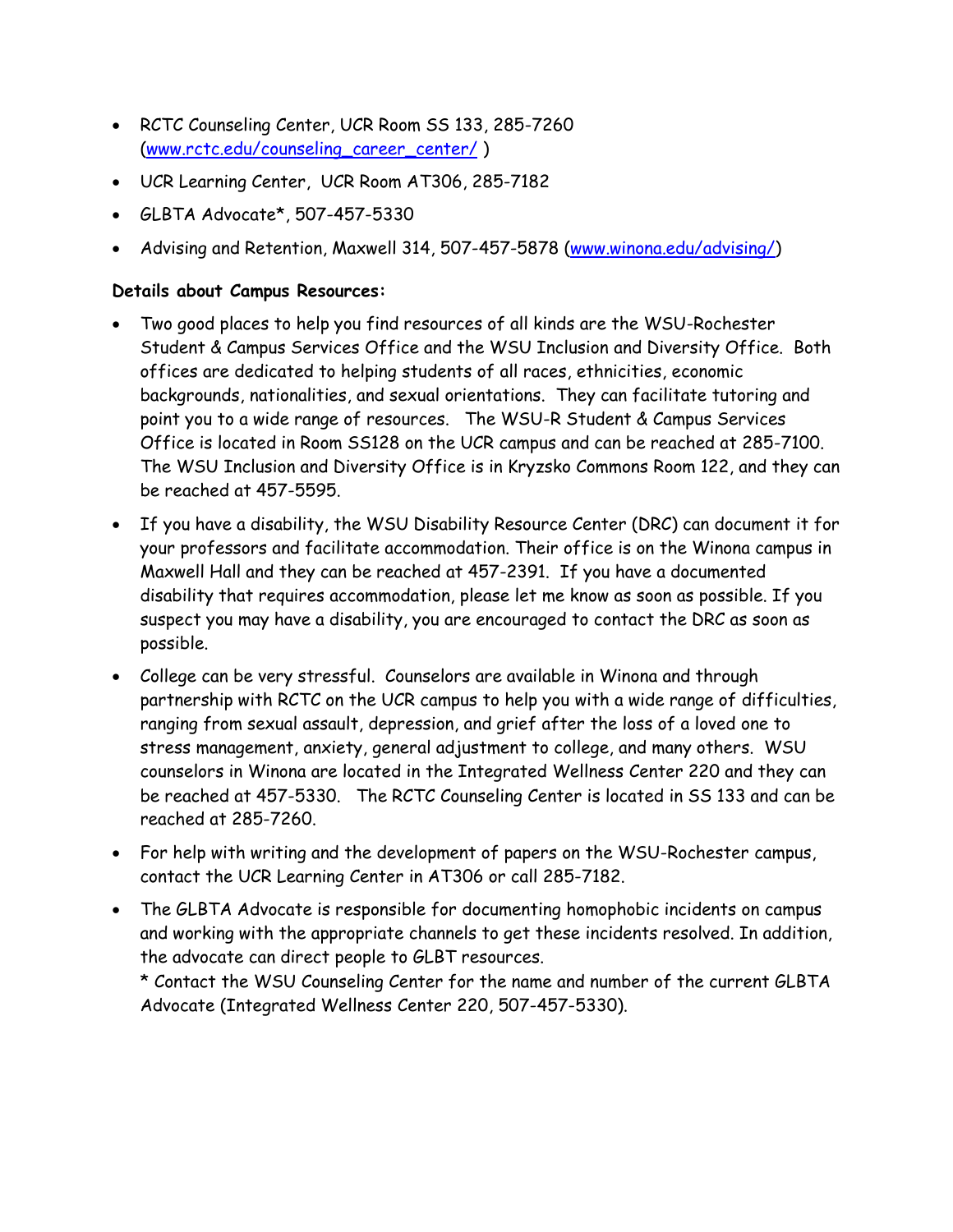# **Scoring Rubrics**

## 1. Attendance and Participation

| Criteria      | 23-25 points        | $21 - 22$ points    | 19-20 points      | <18 points        |
|---------------|---------------------|---------------------|-------------------|-------------------|
| Individual    | Regularly asks      | Occasionally asks   | Rarely asks       | Does not ask      |
| participation | questions or makes  | questions or makes  | questions or      | questions or      |
|               | observations that   | observations that   | makes comments    | make comments     |
|               | indicate            | indication          | that indicate     | that indicate     |
|               | reflection,         | reflections, some   | familiarity with  | familiarity with  |
|               | knowledge of        | knowledge of        | topics for class  | topics for class  |
|               | readings for class  | readings of class   |                   |                   |
| Group         | <b>Usually</b>      | Occasionally        | Rarely            | Does not          |
| participation | participates        | participates        | participates      | participate       |
|               | actively in small   | actively in small   | actively in small | actively in small |
|               | groups              | groups              | groups            | groups            |
| Attendance    | Attends class       | Attends class       | Misses class;     | Misses class      |
|               | regularly; does not | regularly; makes    | does not make up  | often; does not   |
|               | miss class. Is      | up missed class.    | class. Comes late | make up class.    |
|               | always on time and  | Is usually on time  | and/or leaves     | Comes late or     |
|               | stays until the end | and stays until the | class early       | leaves class      |
|               | of class            | end of class        | occasionally      | early frequently. |

# 2. Journal Article Critiques

| Criteria                      | 2 Points                                                 | 1 Point                                                                    | O Points                                                |
|-------------------------------|----------------------------------------------------------|----------------------------------------------------------------------------|---------------------------------------------------------|
| Relevance to class            | Clearly relevant                                         | Vaguely relevant                                                           | No relevance                                            |
| Article summary               | Well articulated in<br>student's own words               | Fairly well articulated;<br>some "foreign" vocabulary                      | Vocabulary repeated<br>from article                     |
| Pros and cons of<br>article   | Pros and cons<br>present, well stated<br>and thought out | Pros or cons missing, fairly<br>well thought out and fairly<br>well stated | Either pros or cons<br>are missing and<br>poorly stated |
| Student opinion of<br>article | Thoughtful and well<br>articulated                       | Somewhat thought out or<br>poorly articulated                              | Either missing or<br>poorly thought out                 |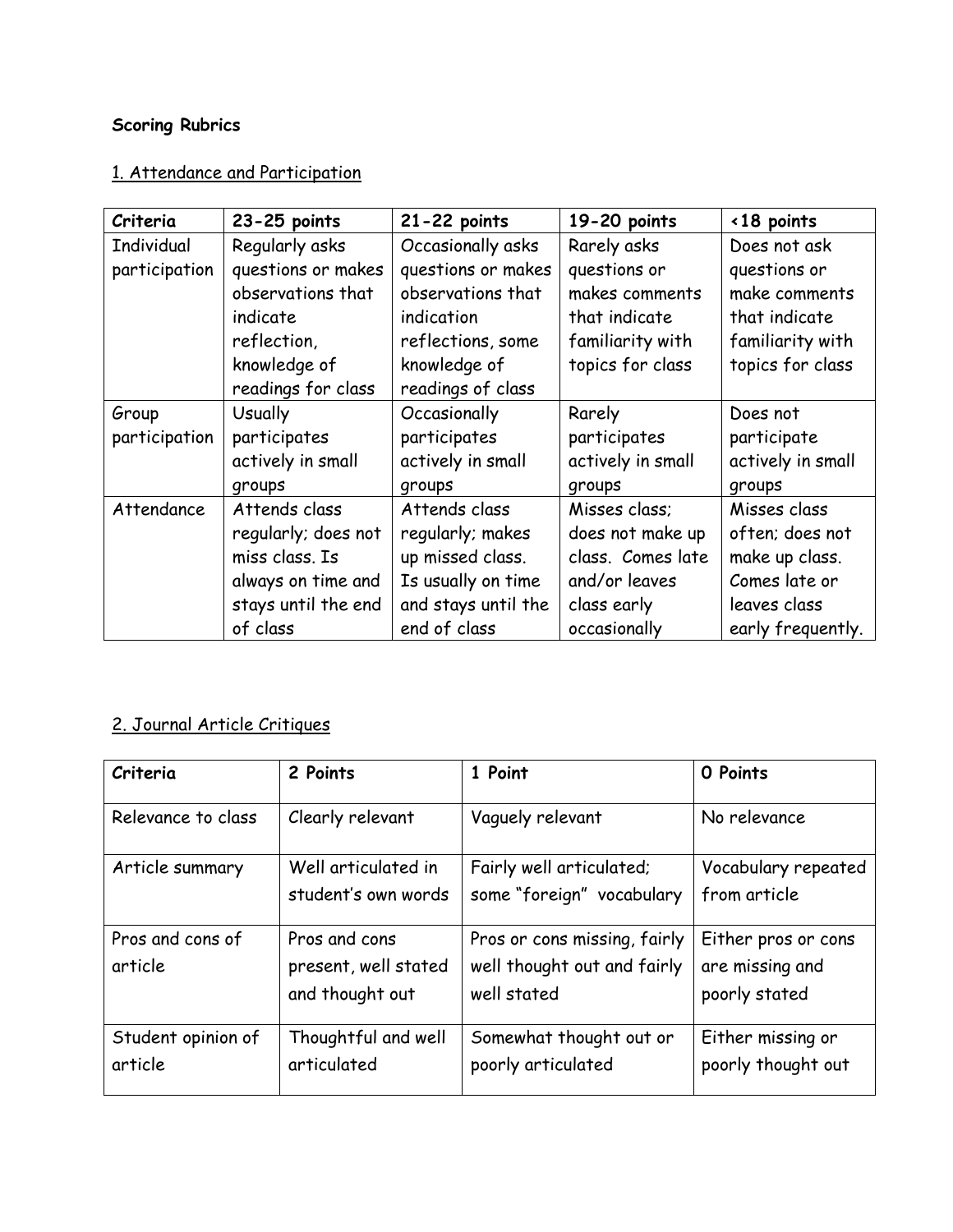## 3. Diagnostic Assessment

| Criteria                                                                                                                                                           | 27-30 Points                                     | 23-26 Points                               | 19-22 Points                               | <18 Points                                 |
|--------------------------------------------------------------------------------------------------------------------------------------------------------------------|--------------------------------------------------|--------------------------------------------|--------------------------------------------|--------------------------------------------|
| Symptomology                                                                                                                                                       | Completely fits<br>diagnostic<br>criteria.       | Mostly fits<br>diagnostic<br>criteria      | Partially fits<br>diagnostic<br>criteria   | Does not fit<br>diagnostic<br>criteria     |
| Differential diagnosis                                                                                                                                             | Included and<br>relevant                         | Included but<br>not relevant               | Not included                               | Not included                               |
| History: family of origin,<br>cultural considerations,<br>current stressors, other,<br>developmental, losses,<br>trauma, CD, medical,<br>psychiatric, other agency | Complete;<br>includes all<br>components          | Most<br>components of<br>history included  | Few components<br>of history<br>included   | No history<br>included                     |
| Interpretive summary                                                                                                                                               | Excellent<br>synthesis of all<br>elements of DA. | Good synthesis<br>of all elements<br>of DA | Fair synthesis<br>of all elements<br>of DA | Poor synthesis<br>of all elements<br>of DA |

## 4. Treatment Plan:

| Criteria             | 9-10 points                                          | 7-8 points                                 | 5-6 points                                                                        | 3-4 points                              |
|----------------------|------------------------------------------------------|--------------------------------------------|-----------------------------------------------------------------------------------|-----------------------------------------|
| Objective<br>goals   | Three or more goals<br>are completely<br>objective   | Two goals are<br>completely<br>objective   | Two goals are either<br>somewhat objective or one<br>goal is completely objective | One goal is<br>somewhat<br>objective    |
| Measureable<br>goals | Three or more goals<br>are completely<br>measureable | Two goals are<br>completely<br>measureable | Two goals are somewhat<br>measureable or one goal is<br>completely measureable    | One goal is<br>somewhat<br>measureable  |
| Strategies           | Four or more<br>strategies are<br>therapist related  | 3 strategies<br>are therapist<br>related   | Two strategies are<br>therapist related                                           | One strategy<br>is therapist<br>related |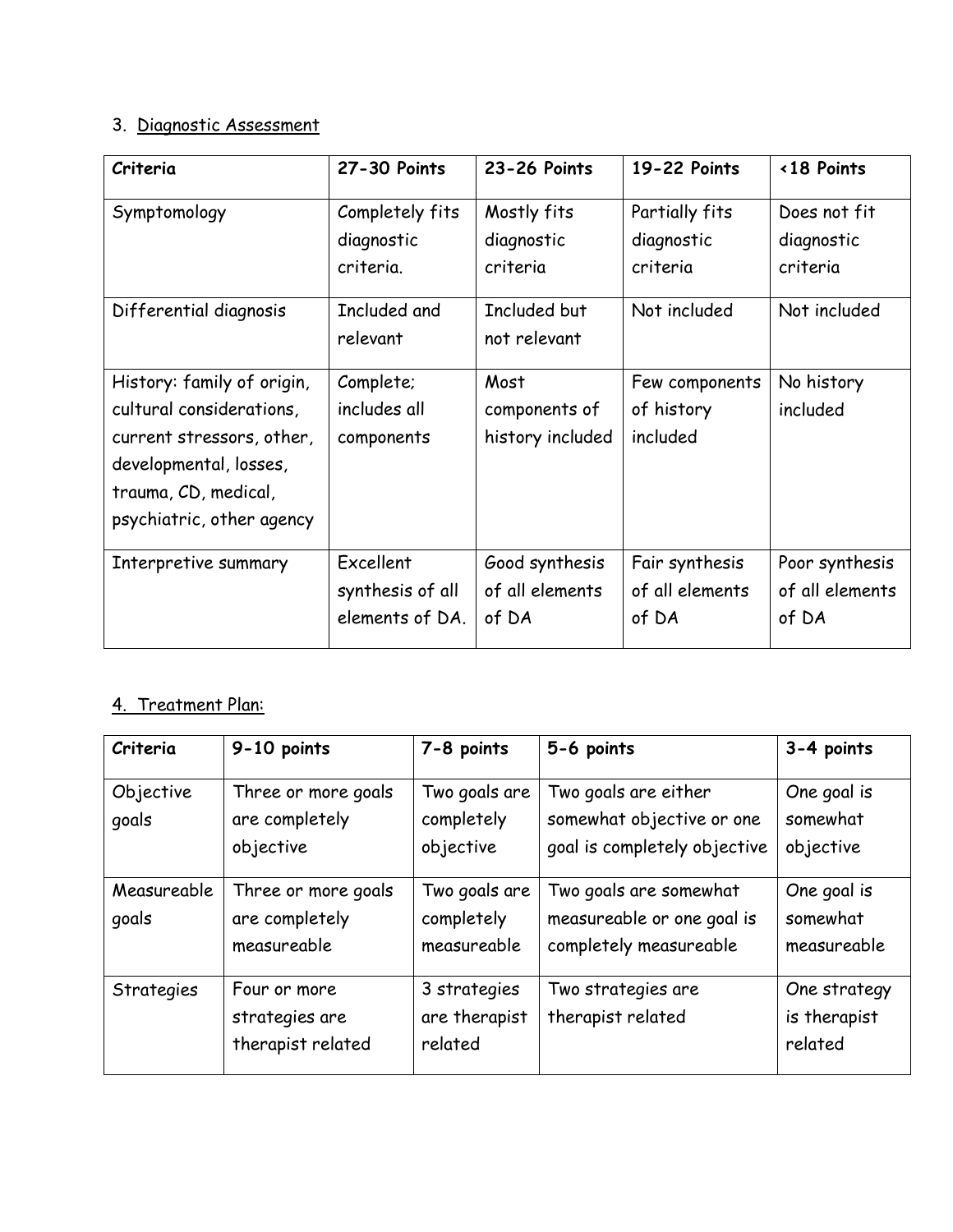# 5. Case Conceptualization

| Criteria                                                                                                                                                                                                          | 47-50 points                              | 43-46 points                                               | 39-42 points                                              | <39 points                                       |
|-------------------------------------------------------------------------------------------------------------------------------------------------------------------------------------------------------------------|-------------------------------------------|------------------------------------------------------------|-----------------------------------------------------------|--------------------------------------------------|
| Cause, Prognosis and<br>Consequences                                                                                                                                                                              | Present, obvious and<br>totally accurate. | Present,<br>obvious,<br>somewhat                           | Present,<br>obtuse,<br>somewhat                           | Not<br>present,<br>not                           |
| Duration, frequency and<br>intensity of symptoms                                                                                                                                                                  | Present, obvious and<br>totally accurate. | accurate.<br>Present,<br>obvious,<br>somewhat<br>accurate. | accurate.<br>Present,<br>obtuse,<br>somewhat<br>accurate. | accurate.<br>Not<br>present,<br>not<br>accurate. |
| Functional impairment                                                                                                                                                                                             | Present, obvious and<br>totally accurate. | Present,<br>obvious,<br>somewhat<br>accurate               | Present,<br>obtuse,<br>somewhat<br>accurate.              | Not<br>present,<br>not<br>accurate.              |
| Analysis of other factors<br>including: strengths,<br>relationships, life situations,<br>cultural influences, health<br>problems and potential<br>interaction with diagnosis and<br>conceptualization of problem. | Present, obvious and<br>totally accurate. | Present,<br>obvious,<br>somewhat<br>accurate.              | Present,<br>obtuse,<br>somewhat<br>accurate.              | Not<br>present,<br>not<br>accurate.              |
| Alternative diagnoses                                                                                                                                                                                             | Present, obvious and<br>totally accurate. | Present,<br>obvious and<br>somewhat<br>accurate.           | Present,<br>obtuse,<br>somewhat<br>accurate.              | Not<br>present,<br>not<br>accurate.              |
| Length                                                                                                                                                                                                            | 300 words or fewer                        | Fewer than<br>200 words.                                   | Fewer than<br>150 words                                   | Fewer<br>than 100<br>words                       |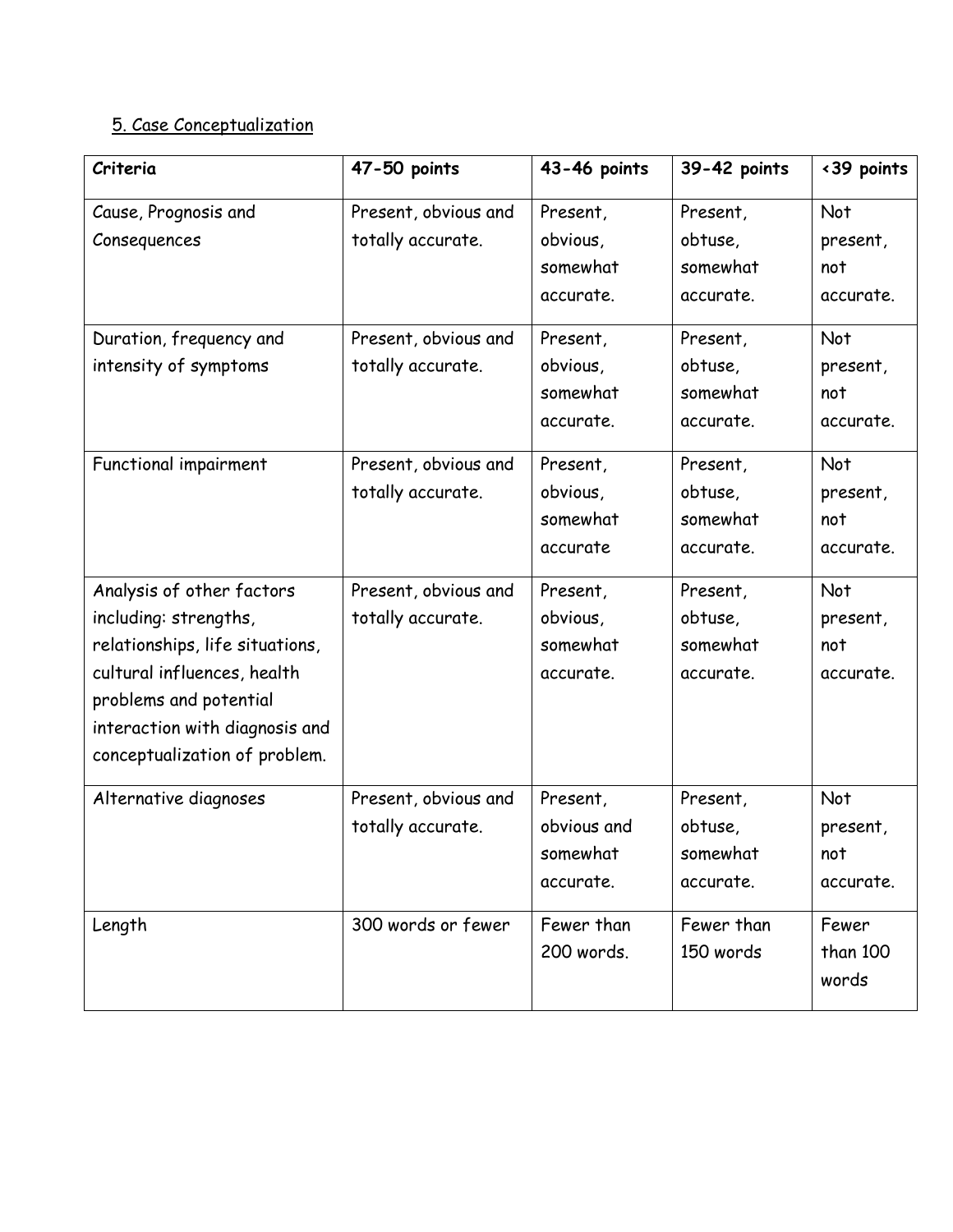## 6. Case Presentation

| Criteria              | 47-50 points                                                             | 43-46 points                                                                 | 39-42 points                                                               | <39 points                                                          |
|-----------------------|--------------------------------------------------------------------------|------------------------------------------------------------------------------|----------------------------------------------------------------------------|---------------------------------------------------------------------|
| Presentation<br>Style | Very creative and<br>interesting with<br>multiple learning<br>modalities | Somewhat creative<br>and interesting with<br>multiple learning<br>modalities | Somewhat<br>creative and<br>interesting with<br>few learning<br>modalities | Little<br>creativity<br>and interest;<br>one learning<br>modality   |
| Diagnosis             | Evident due to<br>complete<br>information                                | Somewhat evident;<br>incomplete<br>information                               | Difficult to<br>discern due to<br>incomplete<br>information                | Not<br>discernable;<br>incomplete<br>information                    |
| Teamwork              | Obvious as<br>indicated in the<br>Qualtrics survey                       | Evident but lacking<br>cohesion; as<br>indicated in the<br>Qualtrics survey  | Inconsistent; as<br>indicated in the<br>Qualtrics<br><b>Survey</b>         | Not<br>observable;<br>as indicated<br>in the<br>Qualtrics<br>survey |

## 7. DSM-5 Quiz

25 short answer questions. 2 points for each correct answer. 50 point possible total.

## Grade Scale: A = 485-447 (93-100%) B = 446-408 (85-92%)  $C = 407 - 374 (77 - 84%)$  $D = 374 (69 - 76%)$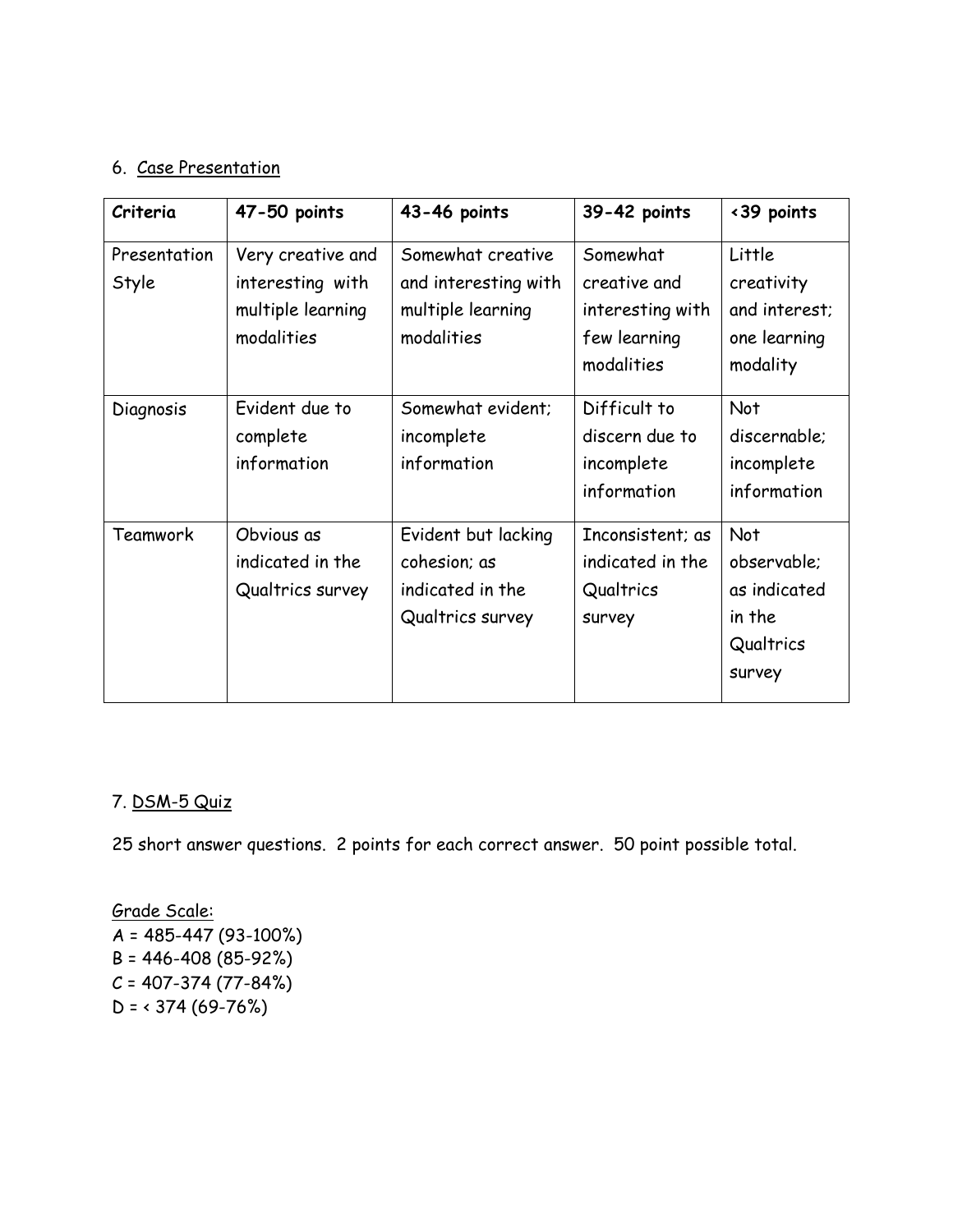| Topic:<br>Date:<br>Assignment<br>1) 8/29<br>Introductions and Course Overview; DSM-IV-TR and DSM-5<br>Discussion: What is normal? Why diagnose?<br>DSM-5 pp. 5-24<br>2)9/5<br><b>Clinical Interviewing</b><br>Diagnostic Assessments, Case Conceptualization;<br><b>Treatment Planning</b><br>Chapter 10<br>$3)$ $9/12$<br>Neurodevelopmental Disorders<br>DSM pp. 31-86<br>Movie: Mozart and the Whale<br><b>Clinical Interviewing</b><br>Group case conceptualization from movie<br>Chapter 8<br>Mozart and the Whale<br>Schizophrenia Spectrum and Other Psychotic Disorders<br>4) 9/19<br>DSM pp. 87-122<br>Movie: Beautiful Mind (2001)<br><b>Clinical Interviewing</b><br>Group diagnostic assessment from movie<br>Chapter 7<br><b>Beautiful Mind</b><br><b>DSM-5 Quiz</b><br>5) 9/26<br><b>Bipolar and Related Disorders</b><br>DSM pp. 123-188<br>Depressive Disorders<br><b>Clinical Interviewing</b><br>Chapter 9<br>Movie: Ordinary People (1980)<br>Group treatment plan for movie Ordinary People<br>10/3<br>No class-conference<br>Find three journal articles regarding DSM-5 and write critiques<br>Get together with other members of group to plan case study presentations<br>6) 10/10 Anxiety Disorders<br>DSM pp. 189-264<br>Obsessive-Compulsive and Related Disorders<br>Movie: As Good as it Gets (1997)<br>Role play Diagnostic Assessment from As Good As it Gets<br>Journal Article Critiques due<br>No class-conference<br>10/17<br>Write a diagnostic assessment and treatment plan for movie As Good as it Gets<br>Trauma- and Stressor-Related Disorders<br>7) 10/24<br>DSM pp. 265-307<br>Dissociative Disorders | <b>Tentative Schedule</b> |  |
|---------------------------------------------------------------------------------------------------------------------------------------------------------------------------------------------------------------------------------------------------------------------------------------------------------------------------------------------------------------------------------------------------------------------------------------------------------------------------------------------------------------------------------------------------------------------------------------------------------------------------------------------------------------------------------------------------------------------------------------------------------------------------------------------------------------------------------------------------------------------------------------------------------------------------------------------------------------------------------------------------------------------------------------------------------------------------------------------------------------------------------------------------------------------------------------------------------------------------------------------------------------------------------------------------------------------------------------------------------------------------------------------------------------------------------------------------------------------------------------------------------------------------------------------------------------------------------------------------------------------------------------------------|---------------------------|--|
|                                                                                                                                                                                                                                                                                                                                                                                                                                                                                                                                                                                                                                                                                                                                                                                                                                                                                                                                                                                                                                                                                                                                                                                                                                                                                                                                                                                                                                                                                                                                                                                                                                                   |                           |  |
|                                                                                                                                                                                                                                                                                                                                                                                                                                                                                                                                                                                                                                                                                                                                                                                                                                                                                                                                                                                                                                                                                                                                                                                                                                                                                                                                                                                                                                                                                                                                                                                                                                                   |                           |  |
|                                                                                                                                                                                                                                                                                                                                                                                                                                                                                                                                                                                                                                                                                                                                                                                                                                                                                                                                                                                                                                                                                                                                                                                                                                                                                                                                                                                                                                                                                                                                                                                                                                                   |                           |  |
|                                                                                                                                                                                                                                                                                                                                                                                                                                                                                                                                                                                                                                                                                                                                                                                                                                                                                                                                                                                                                                                                                                                                                                                                                                                                                                                                                                                                                                                                                                                                                                                                                                                   |                           |  |
|                                                                                                                                                                                                                                                                                                                                                                                                                                                                                                                                                                                                                                                                                                                                                                                                                                                                                                                                                                                                                                                                                                                                                                                                                                                                                                                                                                                                                                                                                                                                                                                                                                                   |                           |  |
|                                                                                                                                                                                                                                                                                                                                                                                                                                                                                                                                                                                                                                                                                                                                                                                                                                                                                                                                                                                                                                                                                                                                                                                                                                                                                                                                                                                                                                                                                                                                                                                                                                                   |                           |  |
|                                                                                                                                                                                                                                                                                                                                                                                                                                                                                                                                                                                                                                                                                                                                                                                                                                                                                                                                                                                                                                                                                                                                                                                                                                                                                                                                                                                                                                                                                                                                                                                                                                                   |                           |  |
|                                                                                                                                                                                                                                                                                                                                                                                                                                                                                                                                                                                                                                                                                                                                                                                                                                                                                                                                                                                                                                                                                                                                                                                                                                                                                                                                                                                                                                                                                                                                                                                                                                                   |                           |  |
|                                                                                                                                                                                                                                                                                                                                                                                                                                                                                                                                                                                                                                                                                                                                                                                                                                                                                                                                                                                                                                                                                                                                                                                                                                                                                                                                                                                                                                                                                                                                                                                                                                                   |                           |  |
|                                                                                                                                                                                                                                                                                                                                                                                                                                                                                                                                                                                                                                                                                                                                                                                                                                                                                                                                                                                                                                                                                                                                                                                                                                                                                                                                                                                                                                                                                                                                                                                                                                                   |                           |  |
|                                                                                                                                                                                                                                                                                                                                                                                                                                                                                                                                                                                                                                                                                                                                                                                                                                                                                                                                                                                                                                                                                                                                                                                                                                                                                                                                                                                                                                                                                                                                                                                                                                                   |                           |  |
|                                                                                                                                                                                                                                                                                                                                                                                                                                                                                                                                                                                                                                                                                                                                                                                                                                                                                                                                                                                                                                                                                                                                                                                                                                                                                                                                                                                                                                                                                                                                                                                                                                                   |                           |  |
|                                                                                                                                                                                                                                                                                                                                                                                                                                                                                                                                                                                                                                                                                                                                                                                                                                                                                                                                                                                                                                                                                                                                                                                                                                                                                                                                                                                                                                                                                                                                                                                                                                                   |                           |  |
|                                                                                                                                                                                                                                                                                                                                                                                                                                                                                                                                                                                                                                                                                                                                                                                                                                                                                                                                                                                                                                                                                                                                                                                                                                                                                                                                                                                                                                                                                                                                                                                                                                                   |                           |  |
|                                                                                                                                                                                                                                                                                                                                                                                                                                                                                                                                                                                                                                                                                                                                                                                                                                                                                                                                                                                                                                                                                                                                                                                                                                                                                                                                                                                                                                                                                                                                                                                                                                                   |                           |  |
|                                                                                                                                                                                                                                                                                                                                                                                                                                                                                                                                                                                                                                                                                                                                                                                                                                                                                                                                                                                                                                                                                                                                                                                                                                                                                                                                                                                                                                                                                                                                                                                                                                                   |                           |  |
|                                                                                                                                                                                                                                                                                                                                                                                                                                                                                                                                                                                                                                                                                                                                                                                                                                                                                                                                                                                                                                                                                                                                                                                                                                                                                                                                                                                                                                                                                                                                                                                                                                                   |                           |  |
|                                                                                                                                                                                                                                                                                                                                                                                                                                                                                                                                                                                                                                                                                                                                                                                                                                                                                                                                                                                                                                                                                                                                                                                                                                                                                                                                                                                                                                                                                                                                                                                                                                                   |                           |  |
|                                                                                                                                                                                                                                                                                                                                                                                                                                                                                                                                                                                                                                                                                                                                                                                                                                                                                                                                                                                                                                                                                                                                                                                                                                                                                                                                                                                                                                                                                                                                                                                                                                                   |                           |  |
|                                                                                                                                                                                                                                                                                                                                                                                                                                                                                                                                                                                                                                                                                                                                                                                                                                                                                                                                                                                                                                                                                                                                                                                                                                                                                                                                                                                                                                                                                                                                                                                                                                                   |                           |  |
|                                                                                                                                                                                                                                                                                                                                                                                                                                                                                                                                                                                                                                                                                                                                                                                                                                                                                                                                                                                                                                                                                                                                                                                                                                                                                                                                                                                                                                                                                                                                                                                                                                                   |                           |  |
|                                                                                                                                                                                                                                                                                                                                                                                                                                                                                                                                                                                                                                                                                                                                                                                                                                                                                                                                                                                                                                                                                                                                                                                                                                                                                                                                                                                                                                                                                                                                                                                                                                                   |                           |  |
|                                                                                                                                                                                                                                                                                                                                                                                                                                                                                                                                                                                                                                                                                                                                                                                                                                                                                                                                                                                                                                                                                                                                                                                                                                                                                                                                                                                                                                                                                                                                                                                                                                                   |                           |  |
|                                                                                                                                                                                                                                                                                                                                                                                                                                                                                                                                                                                                                                                                                                                                                                                                                                                                                                                                                                                                                                                                                                                                                                                                                                                                                                                                                                                                                                                                                                                                                                                                                                                   |                           |  |
|                                                                                                                                                                                                                                                                                                                                                                                                                                                                                                                                                                                                                                                                                                                                                                                                                                                                                                                                                                                                                                                                                                                                                                                                                                                                                                                                                                                                                                                                                                                                                                                                                                                   |                           |  |
|                                                                                                                                                                                                                                                                                                                                                                                                                                                                                                                                                                                                                                                                                                                                                                                                                                                                                                                                                                                                                                                                                                                                                                                                                                                                                                                                                                                                                                                                                                                                                                                                                                                   |                           |  |
|                                                                                                                                                                                                                                                                                                                                                                                                                                                                                                                                                                                                                                                                                                                                                                                                                                                                                                                                                                                                                                                                                                                                                                                                                                                                                                                                                                                                                                                                                                                                                                                                                                                   |                           |  |
|                                                                                                                                                                                                                                                                                                                                                                                                                                                                                                                                                                                                                                                                                                                                                                                                                                                                                                                                                                                                                                                                                                                                                                                                                                                                                                                                                                                                                                                                                                                                                                                                                                                   |                           |  |
|                                                                                                                                                                                                                                                                                                                                                                                                                                                                                                                                                                                                                                                                                                                                                                                                                                                                                                                                                                                                                                                                                                                                                                                                                                                                                                                                                                                                                                                                                                                                                                                                                                                   |                           |  |
|                                                                                                                                                                                                                                                                                                                                                                                                                                                                                                                                                                                                                                                                                                                                                                                                                                                                                                                                                                                                                                                                                                                                                                                                                                                                                                                                                                                                                                                                                                                                                                                                                                                   |                           |  |
|                                                                                                                                                                                                                                                                                                                                                                                                                                                                                                                                                                                                                                                                                                                                                                                                                                                                                                                                                                                                                                                                                                                                                                                                                                                                                                                                                                                                                                                                                                                                                                                                                                                   | Movie: Sybil (1976)       |  |
| Role Play Diagnostic Assessment from Sybil                                                                                                                                                                                                                                                                                                                                                                                                                                                                                                                                                                                                                                                                                                                                                                                                                                                                                                                                                                                                                                                                                                                                                                                                                                                                                                                                                                                                                                                                                                                                                                                                        |                           |  |